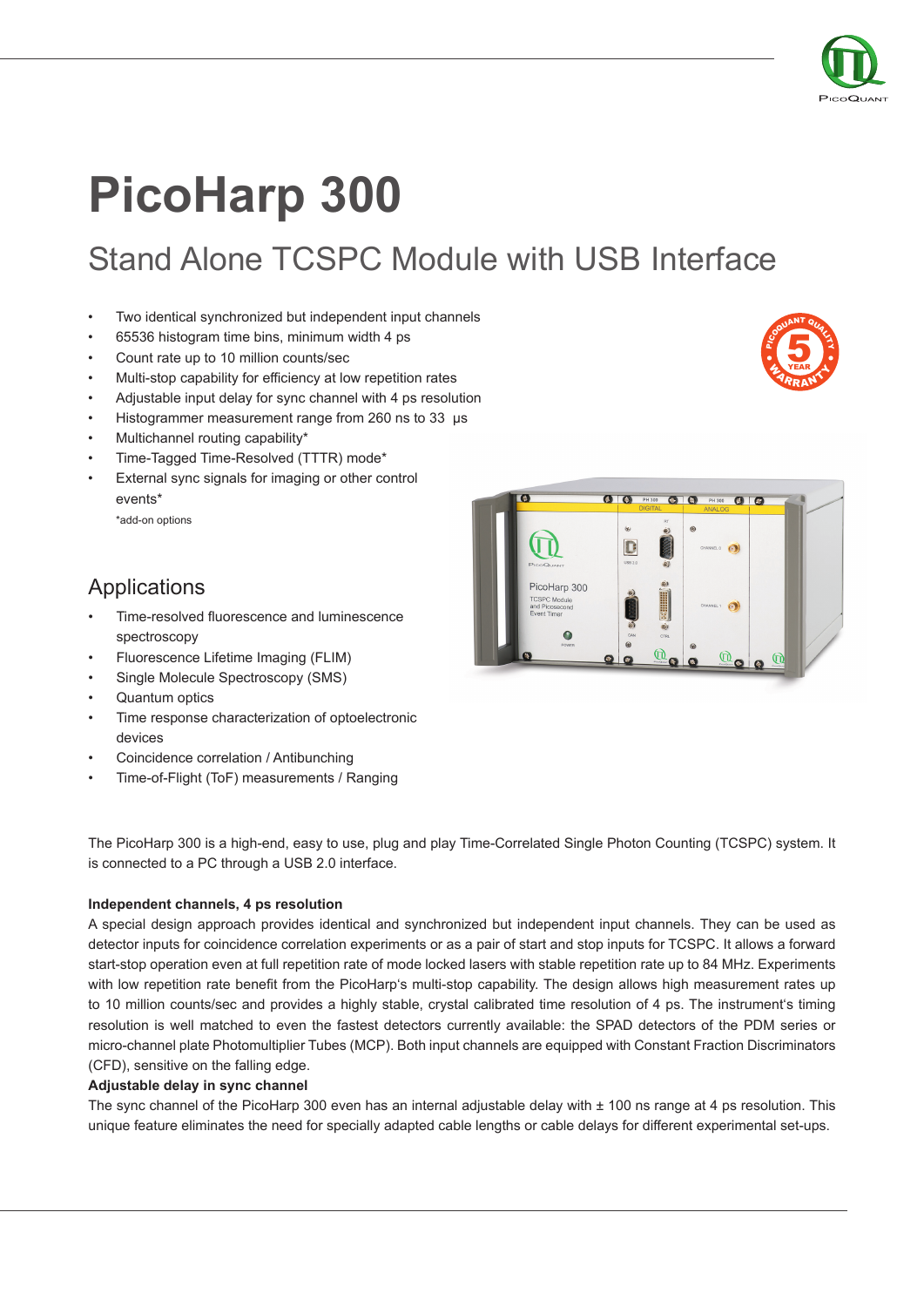#### **Time-Tagged Time-Resolved modes**

A Time-tagged mode for recording of individual photon events with their arrival time on both channels is available as an option, allowing the most sophisticated offline analysis of the photon dynamics. TTTR data can be correlated in real-time for monitoring of FCS experiments at count rates up to 500.000 counts/sec. External marker signals can be used to synchronize the device with other hardware such as scanners, e.g., for Fluorescence Lifetime Imaging (FLIM). In TTTR mode, the PicoHarp 300 can also be used as a generic event timer, e.g., for Satellite Laser Ranging (SLR).

#### **Multichannel routing**

As accessories external routers such as the PHR 800 for connection of up to four detectors are available. Each router channel includes an internal adjustable delay with  $\pm$  8 ns range at 4 ps resolution to tune for relative delays. External hardware such as monochromators can be controlled via CAN or serial bus (currently supported: Sciencetech 9030, Sciencetech 9055, Acton Research SP-2155 and Acton Research SP-275).

#### **Easy to use software and custom programming**

The PicoHarp 300 software for Windows provides functions such as the setting of measurement parameters, display of results, loading and saving of measurement parameters and measurement curves. Important



measurement characteristics such as count rate, count maximum, position and peak width are displayed continuously. A comprehensive online help function shortens the users' learning curve. A library for custom programming, e.g., with Lab-VIEW is also available as an option. Software upgrades for extended functionality will be available with further product development.

Measurement data from the PicoHarp 300 can be analyzed by different software packages. For multi-exponential reconvolution the FluoFit software is an ideal tool. For the analysis of TTTR data (e.g., FLIM, FCS, FLCS, FRET, BIFL, etc.) the SymPhoTime 64 software suite is the tool of choice.

The PicoHarp 300 can be used in different operation modes:

Integration mode, oscilloscope mode, Time-Resolved Emission Spectra (TRES), Time-Tagged Time-Resolved (TTTR) mode (listing each event pair arrival time)\*, on-line ("real-time") correlator for FCS\*

\* available as an option